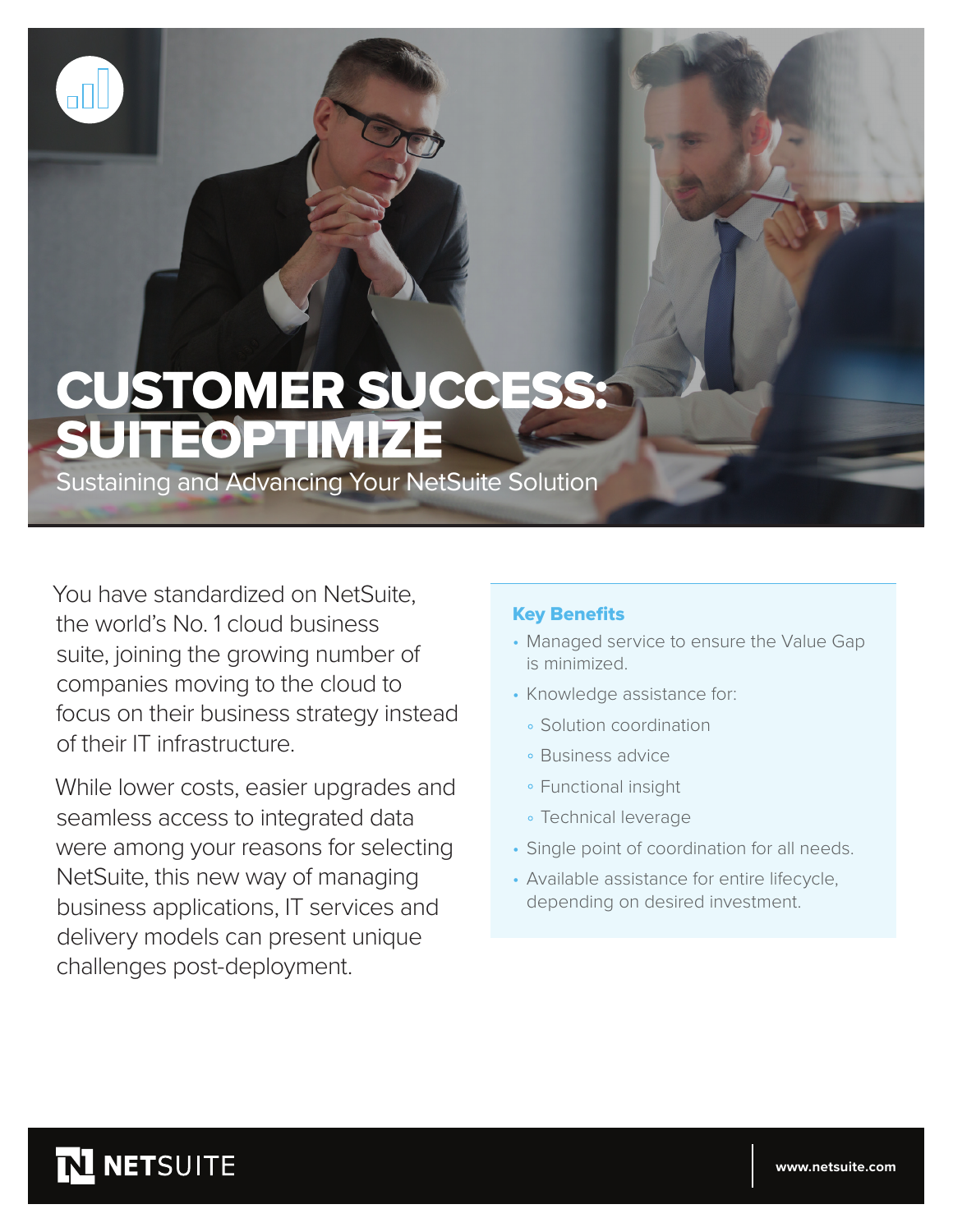#### **These challenges include:**

- Maximizing and leveraging NetSuite to ensure highest ROI.
- Increasing company-wide user adoption.
- Planning and optimizing NetSuite rollouts to other regions or subsidiaries and adding additional capabilities.
- Managing turnover of key personnel and loss of internal NetSuite knowledge.
- Managing business growth and process change.
- Leveraging new release features and functionality.

How can you ensure that the solution continues to meet your business needs? How can you make your solution scalable as your business continues to grow? NetSuite has created a full suite of resources that addresses these types of questions, ensuring success with your solution, while accelerating ROI and mitigating risks. From ongoing technical support to business advisement to product support, customers can leverage our Customer Success resources to customize a support system that works best for their unique business needs. In short, Customer Success is about providing you with options for ongoing support so that your solution continues to help your business grow and thrive.



## **Customer Success**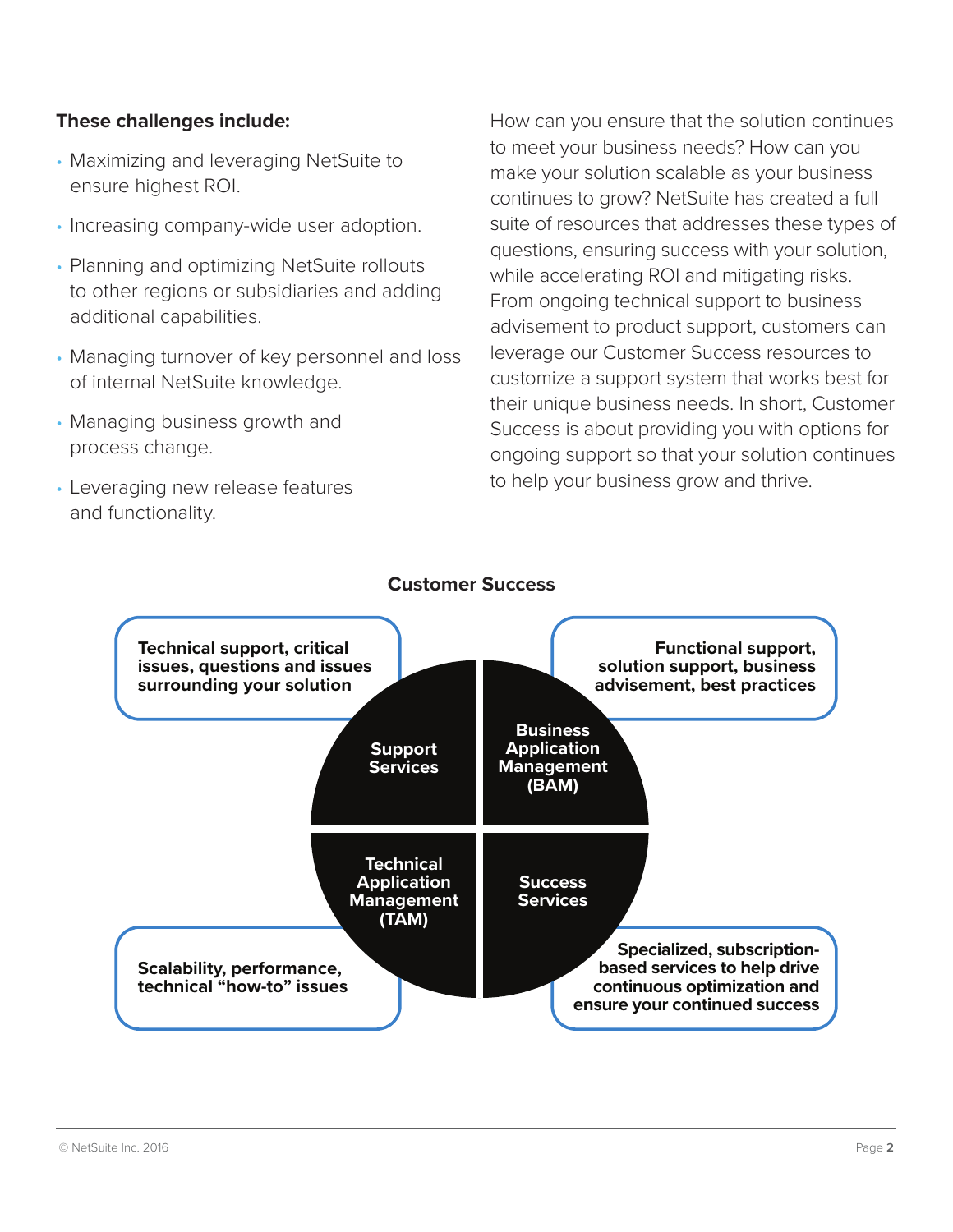#### **SuiteOptimize**

As part of NetSuite's Customer Success offerings, SuiteOptimize was created to help customers successfully address unique challenges post-deployment, and ensure that your solution continues to meet your business needs. This starts with "minding the gap."

#### **The Value Gap**

Technology and business are constantly evolving, which means all applications, no matter how well-designed or how functional, lose their value over time, creating a gap between the optimal solution and the *actual*  solution. This is called a "Value Gap". The Value Gap can come about for a number of reasons, but is mainly caused by a natural function of changing business needs, evolving user knowledge and new functionality with your solution.

The goal of SuiteOptimize is to prevent or minimize this potential gap by understanding your business and its specific needs, providing continuous monitoring of those needs and providing expert guidance on workflows, features, customizations and integrations